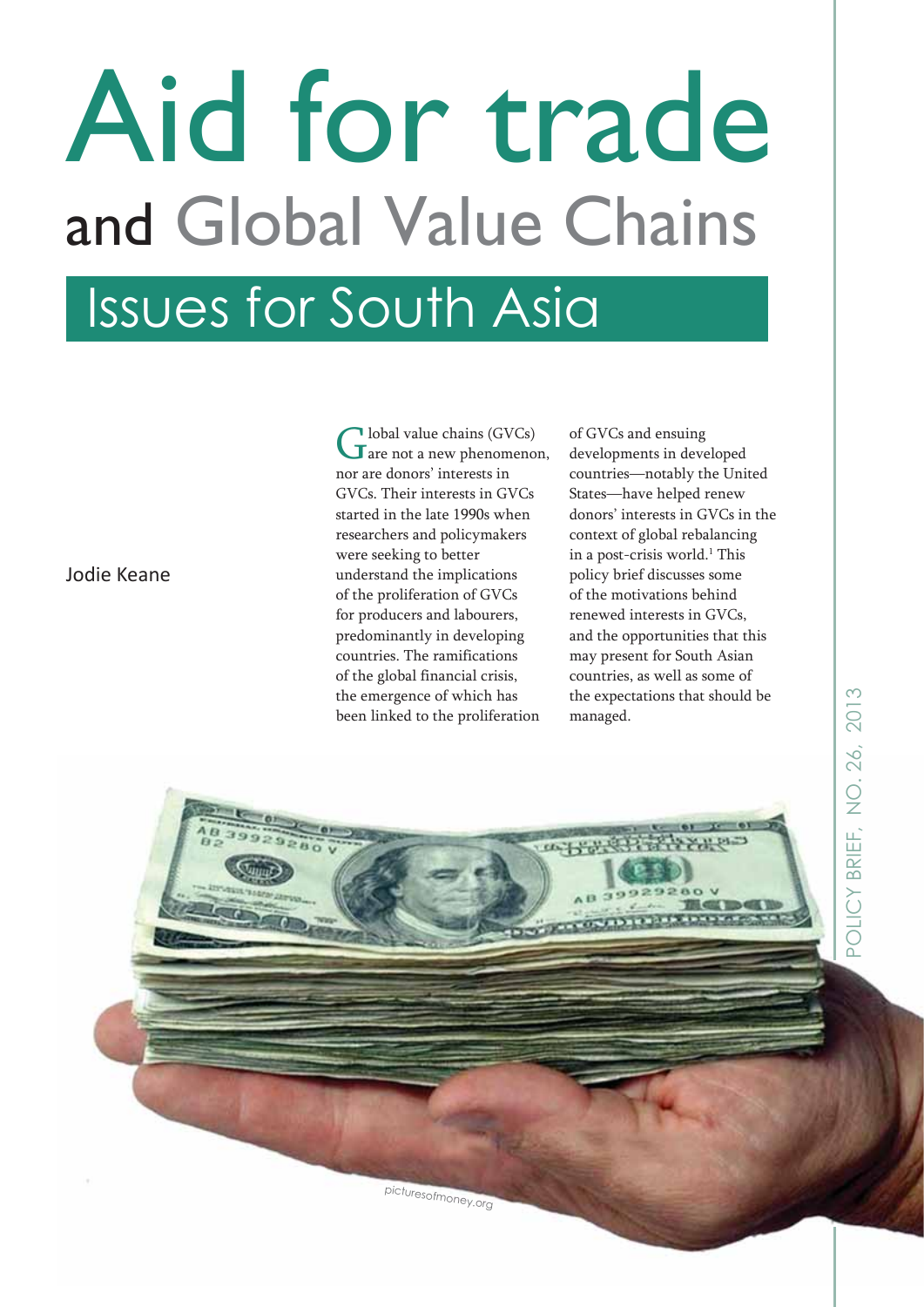#### Growing prominence of GVCs and South Asia

The GVC approach to analysing trading relations is rooted in world systems theory. Wallerstein (1974) developed a core-periphery model in which Northern industrialized nations are located at the core and developing Southern nations around the periphery, and are linked together through global commodity chains (GCCs).2 The approach was inherently sociological, as indicated by the inclusion of notions of power. Later, the GCC literature moved the world systems theory discourse from macro to meso and micro levels by focusing on the organization of industries and firms within a more integrated global economy. The GVC literature extended the GCC literature beyond its focus on homogenous goods by recognizing increasingly differentiated products (for example, as indicated by labels and standards). It is this latter development which shifted the emphasis of the discourse from general descriptive analysis of how firms are organized, in a static sense, to better understanding the creation of value, which may be conditioned by local as well as global economic processes.

In the handbook developed by Kaplinsky and Morris (2001), a value chain is defined as "the full range of activities which are required to bring a product or service from conception, through the different phases of production (involving a combination of physical transformation and the input of various producer services), delivery to final consumers, and final disposal after use".3 GVCs are defined the same way, but with activities spread across countries.

The GVC literature became prominent during the 1990s when product- and sector-specific studies—motivated by the need to better understand how producers

### Table 1 GVC upgradation process

| Process<br>upgrading            | Transforming inputs into outputs more efficiently by re-<br>organizing the production system or introducing superior<br>technology. For example, through irrigating land, using<br>pesticides or mechanical picking.                                                                                                                                                                                                    |
|---------------------------------|-------------------------------------------------------------------------------------------------------------------------------------------------------------------------------------------------------------------------------------------------------------------------------------------------------------------------------------------------------------------------------------------------------------------------|
| Product<br>upgrading            | Moving into more sophisticated product lines (which can<br>be defined as increasing unit values), through, for example,<br>introducing better quality seed, or minimizing crop<br>contamination or disease.                                                                                                                                                                                                             |
| Functional<br>upgrading         | Acquiring new functions in the chain (or abandoning<br>existing functions) to increase the overall skill content<br>of activities; such as the transition from OEM (original<br>equipment manufacture) to ODM (own design manufacture)<br>to OBM (own brand manufacture). Or, becoming a full<br>package supplier, taking the responsibility for sourcing<br>inputs as well as directly supplying buyers of lead firms. |
| Inter-<br>sectoral<br>upgrading | Using the knowledge acquired in particular chain functions<br>to move into different sectors.                                                                                                                                                                                                                                                                                                                           |

 *Source: Adapted from Humphrey and Schmitz (2004)6*

engaged in the most recent process of globalization and its implications for the development of productive capacity and capabilities—were published. The GVC approach continues to develop both conceptually (for example, by giving increased recognition to production networks) and empirically (for example, by employing more robust research methods, such as survey design). For instance, a major research consortium titled "Capturing the Gains", based at Manchester University, has conducted crosscountry studies across Asia, Latin America, and sub-Saharan Africa employing the same methodology, thus facilitating comparative analysis.4 Results have shown that upgrading processes by producers within GVCs are multifaceted, complex, and involve changes in business strategy, production structure and technology, policy, and the organization of markets.<sup>5</sup> Moreover, GVC analysis has tended to see "upgrading" as a continuum that begins with "process upgrading" (for example, a producer introduces more superior technology to increase efficiency),

then moves on to "product upgrading" (whereby the quality of the product is upgraded by using higher quality material or through reduced human error), and then on to "functional upgrading" (where, for example, a clothing producer begins to source its own material for production and supplies to end markets directly). Subsequently, the process of upgrading proceeds to inter-sectoral upgrading (when the clothing producer begins to also produce, for instance, shoes and then motorcycle parts—moving across sectors of the manufacturing industry). Table 1 presents the traditional view of the GVC upgradation process.

The trajectory referred to in Table 1, which is considered to be a vertical one, is heavily influenced by the experience of the Newly Industrialized Countries (NICs) in East Asia, that moved from "original equipment assembling" to "own brand manufacturing". However, what was possible at that time in that region<sup>7</sup>, within particular value chains, and accessing particular markets, may not necessarily be a completely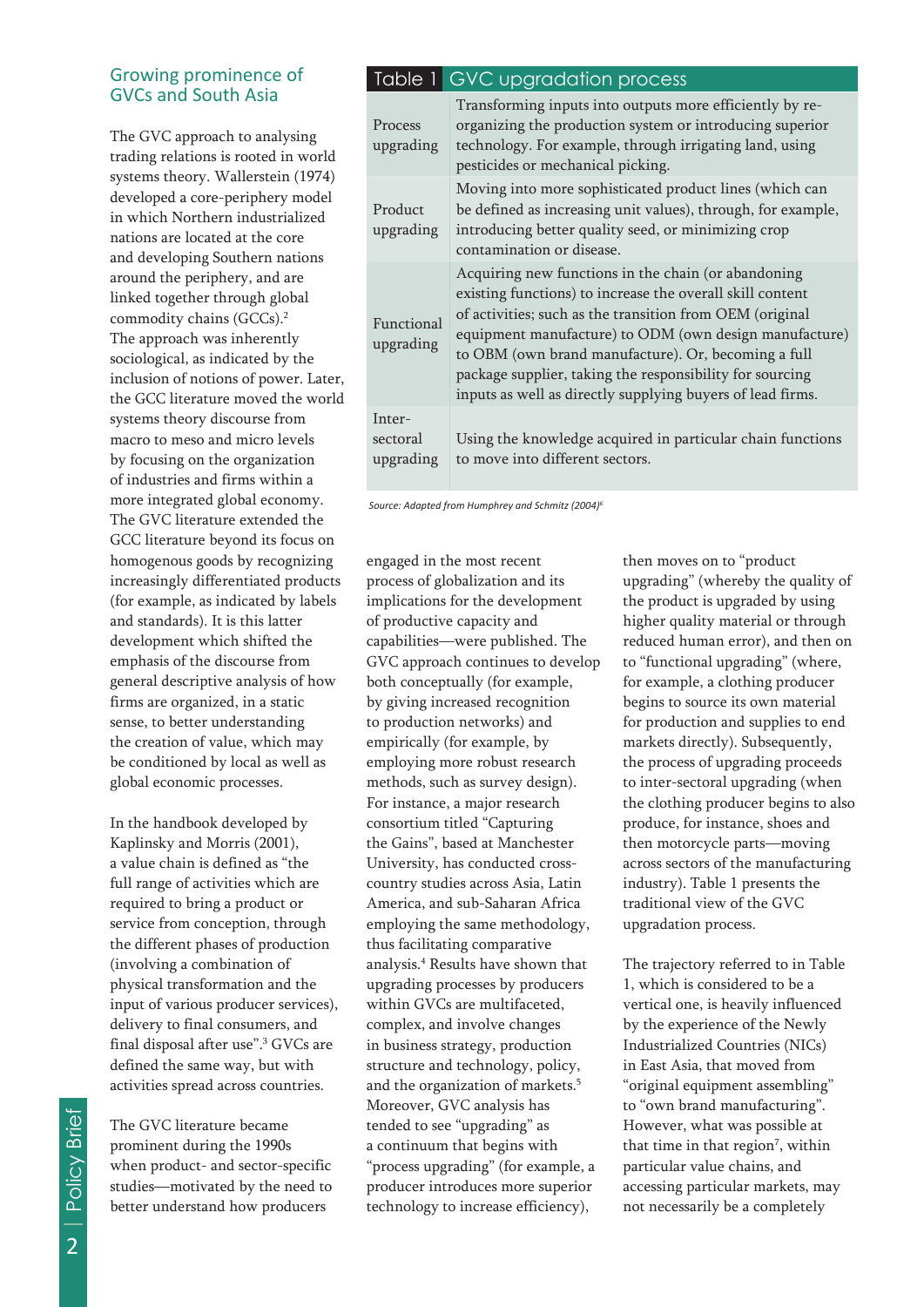replicable approach for South Asian countries.8 There may be some ingredients that can be borrowed from the successful harnessing of GVCs for development by Asian NICs, which we discuss below with reference to the integration of Bangladesh into the textiles and clothing GVC. There may also be new opportunities for South Asian countries to engage in more dynamic forms of trade emanating from NICs.

### GVCs and LDCs' export competitiveness

The degree of fragmentation of global production that has taken place in recent years has now led to widespread recognition that global trade increasingly involves different countries specializing in particular tasks, and hence exporting more intermediate goods rather than final ones. Hence, production of a final good (or a service) can take place across several firms located in different countries, with each firm undertaking—or specializing in—what is better described as "a task" in the overall process.9 Much attention in the GVC literature has been given to the link between

these shifts in the pattern of global trade and qualitative changes in the governance structures of GVCs.

Because of the consolidation of marketing and retailing nodes of GVCs in developed country markets, there has been considerable debate regarding the best means of engagement with more hierarchical governance structures. Commonly, large oligopolistic lead firms from industrialized countries enjoy greater economic power within their value chains, and are able, therefore, to capture most of the value created in the chain. That is because buyer-supplier contracts are negotiated and a lead firm with a multitude of potential suppliers will be in a very strong position to dictate the terms of the supply contract.10

The recent debate as to how producers engage in this type of trade highlights the tension between the potential for firms to achieve rapid process upgrading at a point in time and the potential to upgrade over time; the latter being potentially more difficult. There are circumstances when smaller and

poorer producers and farmers may be excluded rather than included in high value hierarchical GVCs. But better organization of producers can help to reduce diseconomies of scale which may result if goods are sourced from many small individual producers. It may also help to overcome coordination failures.11

Although there are inevitable challenges, increasing fragmentation of global production does create new trade opportunities, including for South Asian countries. For example, movement into the modern export sector and the production of high value agriculture commodities and ready-made garments (RMG) has been driven by the increasing integration of LDCs into global GVCs.<sup>12</sup> However, the role of formal trade policy in creating these opportunities should not be overlooked. Preferential market access into developed-country markets has often provided a form of locational advantage to attract investment, and increased outsourcing and/or relocation of production from one country to another. For example, Bangladesh developed its textiles and clothing industry by attracting

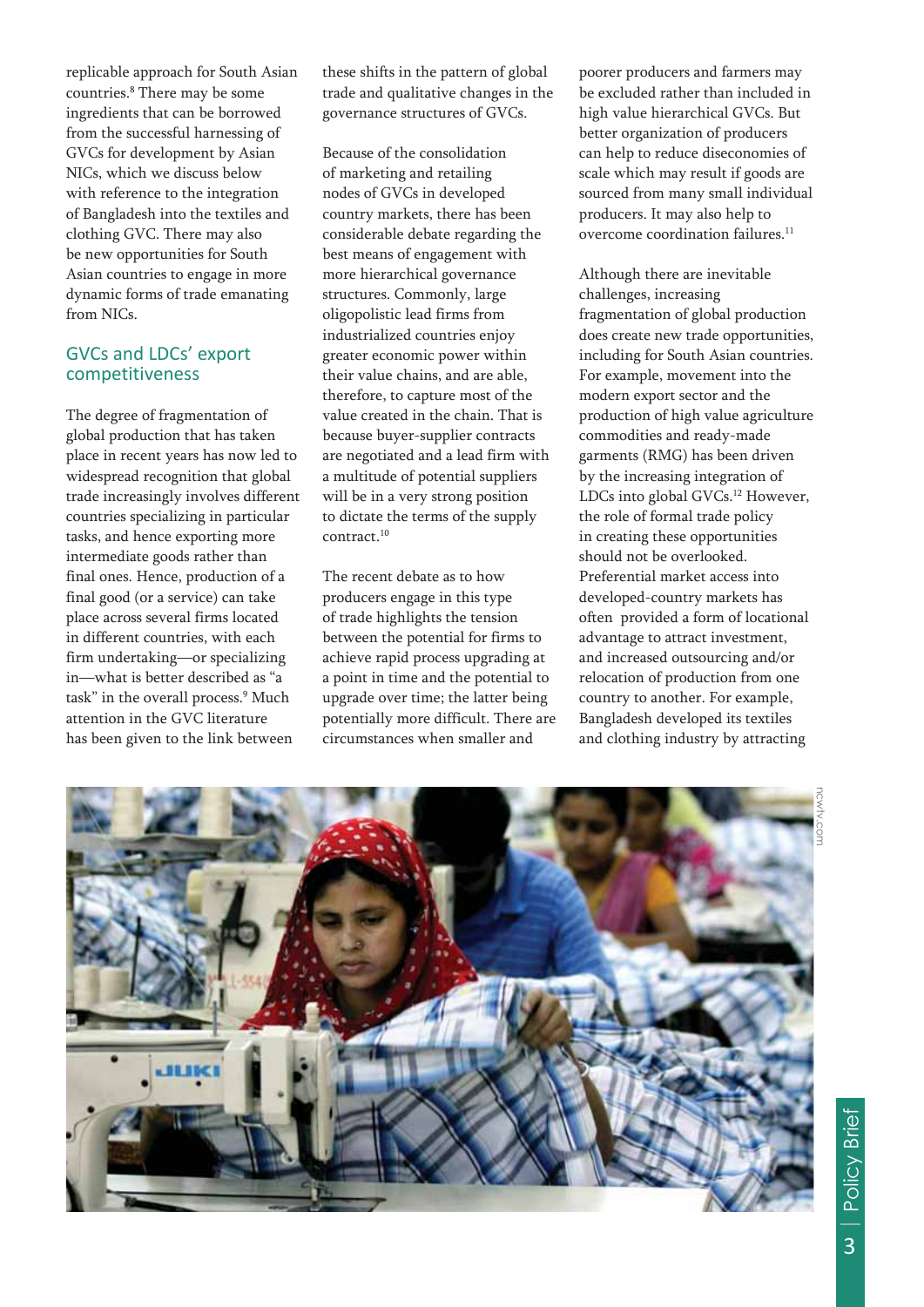

East Asian manufacturers seeking to benefit from its market access entitlements in developed country markets. However, the process of relocation, particularly by South Korean firms (notably Daewoo), was approached strategically and made contingent upon the formation of joint ventures with local industry and firms. The low level of foreign ownership in the industry, however, is not only a result of government intervention that sought to promote the creation of joint ventures with East Asian investors, but also due to the way in which the clothing industry is organized globally, with outsourcing taking place where domestic capabilities already exist and offshoring where they don't.<sup>13</sup>

Although a substantial portion of the accessories used in the ready-made garment industry in Bangladesh is produced domestically, some regional sourcing does take place, with Pakistan and India supplying inputs such as cotton, and knitted or crocheted fabric. Thus, some intraregional trade has also been spurred by participation of Bangladesh in the GVC.

Through the negotiation of external governance structures which has facilitated upgrading processes, Bangladesh has been able to build on existing domestic capabilities and obtain a more secure supplier position. In many respects, the garment value chain in Bangladesh appears to exhibit more producerdriven tendencies, in terms of being less footloose and with an ability to exert control over backward and forward linkages.14 Bangladesh has been able to build on its industrial capabilities over time, move up the garment value chain and obtain a more secure position as a secondtier garment supplier, or package contractor. Today, Bangladesh has become a preferred, rather than a marginal supplier.15

Therefore, South Asian countries should give greater consideration to how the external and internal governance structures of this type

> chain in Bangladesh appears to exhibit more producerdriven tendencies.

of trade interact and affect trade patterns, as well as influence development outcomes over time. They should also delve into how governments can be better assisted in performing this role, including through the provision of Aid for Trade.

#### Benefits and risks of participating in GVCs

Because producers need to forge links with retailers and develop contractual relations so as to reach end markets and meet product specifications, the relative position of producers within GVCs and the types of entry barriers that exist may be linked to specific types of economic rent. Some of these types of rents may be directly under the control of government (for example, securing preferential market access overseas) but others may not (for example, securing access to a private auction house for agricultural products). The benefits as well as costs for producers participating in one type of value chain compared to another are essentially contingent on how the integration process of producers into the GVCs are managed. The garment value as well as costs for producers<br>
chain in Bangladesh participating in one type of value<br>
appears to exhibit<br>
more producer-<br>
driven tendencies. into the GVCs are managed.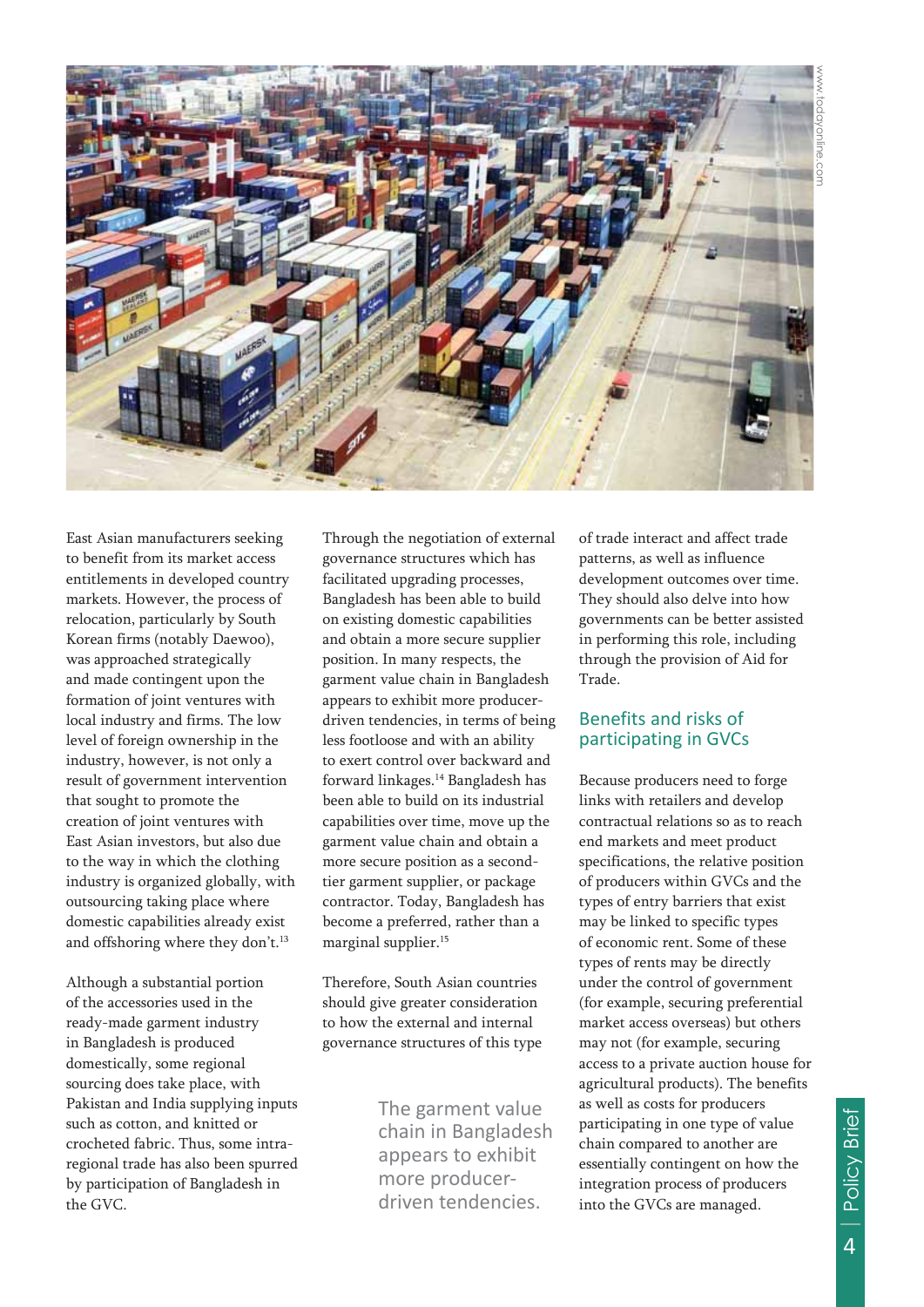

as logistics and transportation are integral to integrate South Asian countries into regional and global value chains.

andamansaravanan.wordpress.com

Strengthening the bargaining position of producers relative to powerful actors operating within GVCs may require more direct, as opposed to facilitative, government interventions, including in relation to the use of industrial policy. Merely facilitating trade is not the same as integrating trade in a country's development strategy. For instance, securing a contract with firms may be underpinned by the creation of joint ventures between firms located overseas, and deeper trading relations, both of which can improve access to technology (hard and soft), facilitate knowledge transfer, among others, and formulate part of an upgrading strategy for the entire economy. That is, interventions cannot be solely limited to correcting market failures, but may be required to help create markets and bolster the position of domestic producers within particular types of GVCs. Services such as a series of the material strengthening the material strengthening the barrier of the material strengthening the summation of the material strengthening the summation of the material strengthening the summ

Since the upgrading processes within GVCs do not occur automatically, lead firms can be encouraged or required to actively engage with their suppliers which could facilitate technology, knowledge and skill transfer into the domestic market. More importantly, skill formation needs to become institutionalized so that lead firms can subsequently adopt a more hands-off role as producers' capabilities develop.

#### Need for improved data

There is a need for improved data collection on trade in GVCs. Recent initiatives such as the trade in value added (TVA) database created by the World Trade Organization (WTO) and the Organization for Economic Cooperation and Development (OECD) are laudable and have helped to debauch the hype regarding China's export surplus through a focus on net exports in intermediate goods trade. Nevertheless, there remains a paucity of data regarding those countries struggling the most to tap into more dynamic forms of trade and gain maximum benefits from their participation in GVC and commodity specialization. While data on India is available in the WTO-OECD TVA database, there is a lack of information on all other South Asian countries.

Additionally, there are conceptual issues regarding the WTO-OECD TVA database. Would an increase in trade in value added indicate firm-level upgrading? Also, the World Investment Report on GVCs by UNCTAD (2013) suggests that investment flows have been driven by top transnational corporations located in developing and transitional countries.16 What does this shift mean in terms of different types of GVC governance? How governance structures influence the potential upgrading trajectories for

firms and their labourers arguably deserves further attention.

#### Role of Aid for Trade for LDCs' participation in GVCS

Any approach to trade capacity building should start from a broad view of how a country is trying to change its trade, followed by an assessment of existing obstacles to it. In that respect, looking at the production chain, rather than the individual stages of production, is more helpful. Individual donors with their own priorities and expertise cannot be expected to provide comprehensive response to the needs identified, not to mention the legal responsibilities of many specialist agencies. But their priorities and modalities must adapt to the way production chains operate, and they need to coordinate with other donors to cover all types of trade needs. Since the value chain approach emphasizes the importance of relative power in chains, donors and governments must work together and take account of how aid flows may affect power relationships. Governments, therefore, need to better understand the nature of trading patterns that affect their domestic producers, and subsequently identify the steps necessary to better support them. Because the GVC methodology lends itself to clearly identifying